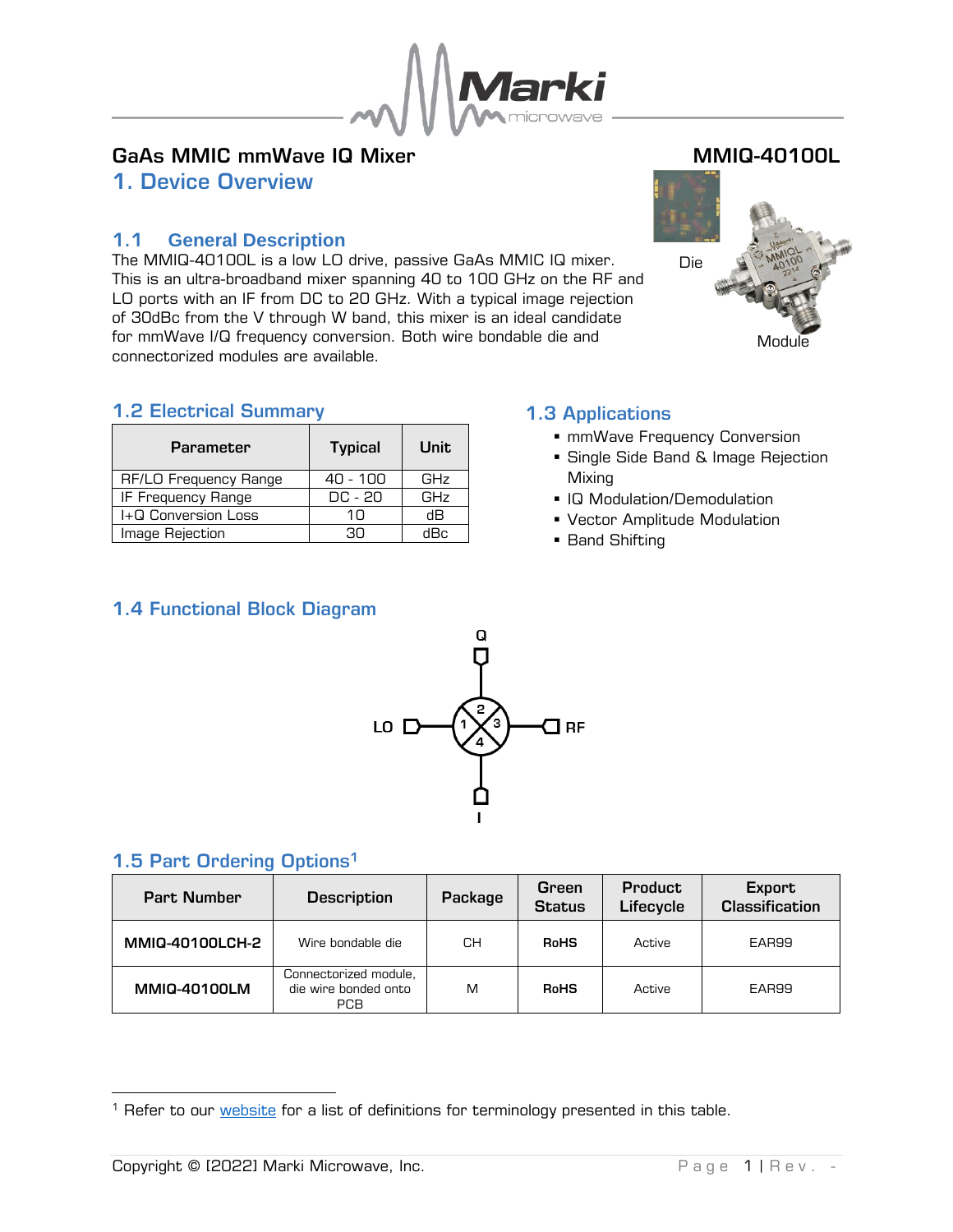

# [www.markimicrowave.com](https://www.markimicrowave.com/) MMIQ-40100L

# Table of Contents

|    | 1.1 |                                         |
|----|-----|-----------------------------------------|
|    |     | 1.2 Electrical Summary 1                |
|    |     |                                         |
|    |     | 1.4 Functional Block Diagram  1         |
|    |     |                                         |
| 2. |     | Port Configurations and Functions  3    |
|    |     |                                         |
|    |     | 2.2 Port Functions  3                   |
| З. |     |                                         |
|    |     | 3.1 Absolute Maximum Ratings 4          |
|    |     | 3.2 Package Information  4              |
|    |     | 3.3 Recommended Operating Conditions. 4 |
|    |     | 3.4 Sequencing Requirements  4          |
|    |     | 3.5 Electrical Specifications  5        |
|    |     | 3.6 Typical Performance Plots  6        |
|    |     |                                         |

|    | 4.2 Down-Converter 8                            |  |
|----|-------------------------------------------------|--|
|    |                                                 |  |
|    | 4.4 Band Shifter  10                            |  |
|    |                                                 |  |
|    | Die Mounting Recommendations  12                |  |
|    | 5.1 Mounting and Bonding<br>Recommendations  12 |  |
|    | 5.2 Handling Precautions  12                    |  |
|    | 5.3 Bonding Diagram  13                         |  |
| 6. |                                                 |  |
|    | 6.1 CH Package Outline Drawing  14              |  |
|    | 6.2 M Package Outline Drawing 14                |  |
|    |                                                 |  |

#### Revision History

| <b>Revision Code</b> | <b>Revision</b><br><b>Date</b> | Comment                    |
|----------------------|--------------------------------|----------------------------|
| -                    | ההחר<br>Mav                    | tasheet Pre-Release<br>Jat |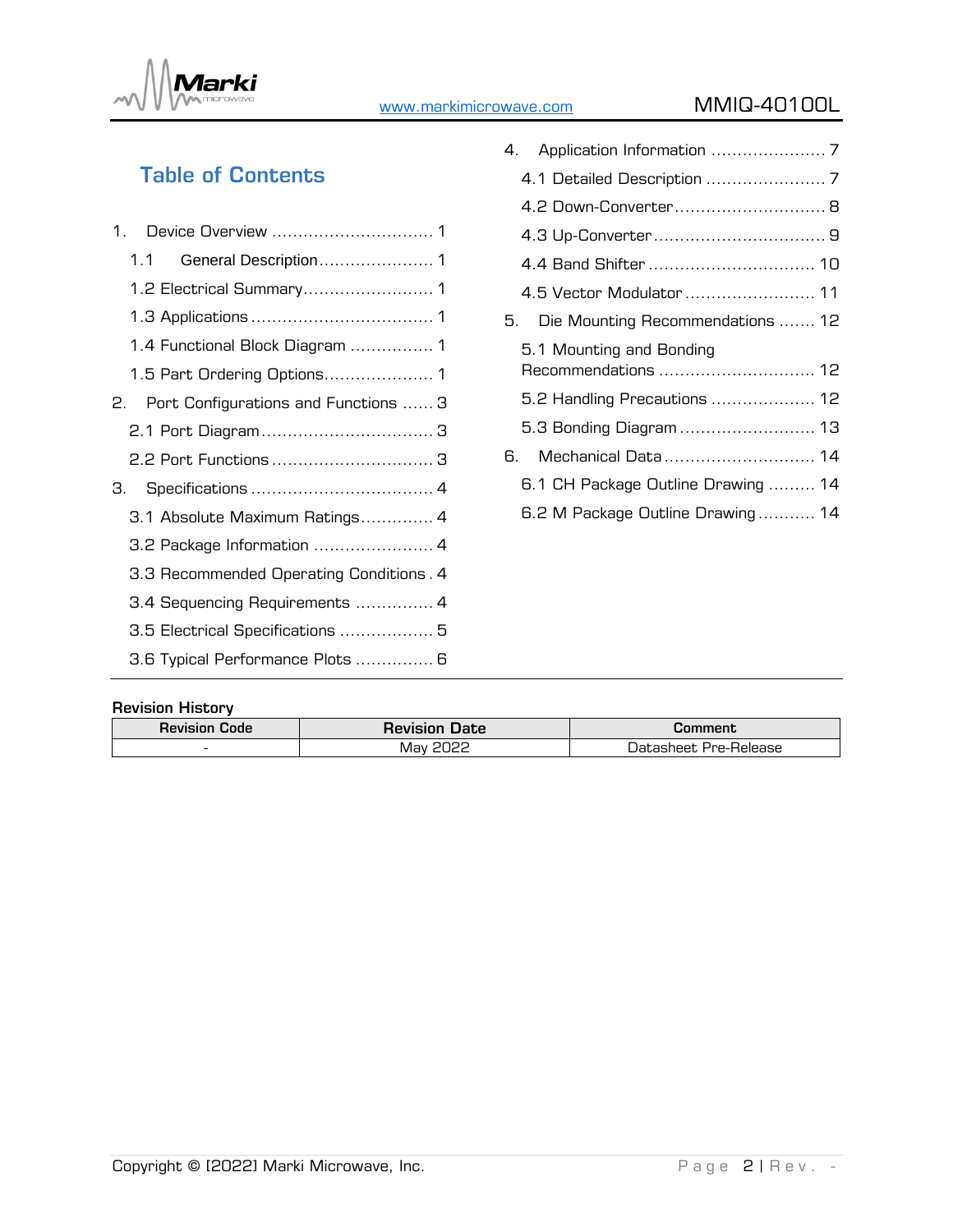

# <span id="page-2-0"></span>2. Port Configurations and Functions

#### <span id="page-2-1"></span>2.1 Port Diagram

A top-down view of the MMIQ-40100L's CH-2 package outline drawing is shown below. The mixer may be operated as either a downconverter or an upconverter. Use of the RF or I/Q as the input or output port will depend on the application.



#### <span id="page-2-2"></span>2.2 Port Functions

| <b>Port</b> | <b>Function</b> | <b>Description</b>                                                                                         | <b>Equivalent Circuit</b> |
|-------------|-----------------|------------------------------------------------------------------------------------------------------------|---------------------------|
| Port. 1     | LO Input        | Port 1 is DC open for the CH and M<br>packages.                                                            |                           |
| Port 2      | Q Input/Output  | Port 2 is diode coupled and AC matched<br>to $50\Omega$ over the specified Q port<br>frequency range.      |                           |
| Port 3      | RF Input/Output | Port 3 is DC open for the CH and M<br>packages.                                                            | P3                        |
| Port 4      | I Input/Output  | Port 4 is diode coupled and AC matched<br>to $50\Omega$ over the specified I port<br>frequency range.      |                           |
| GND         | Ground          | CH package ground path is taken<br>through the substrate. M package<br>ground taken through metal housing. | <b>GND</b>                |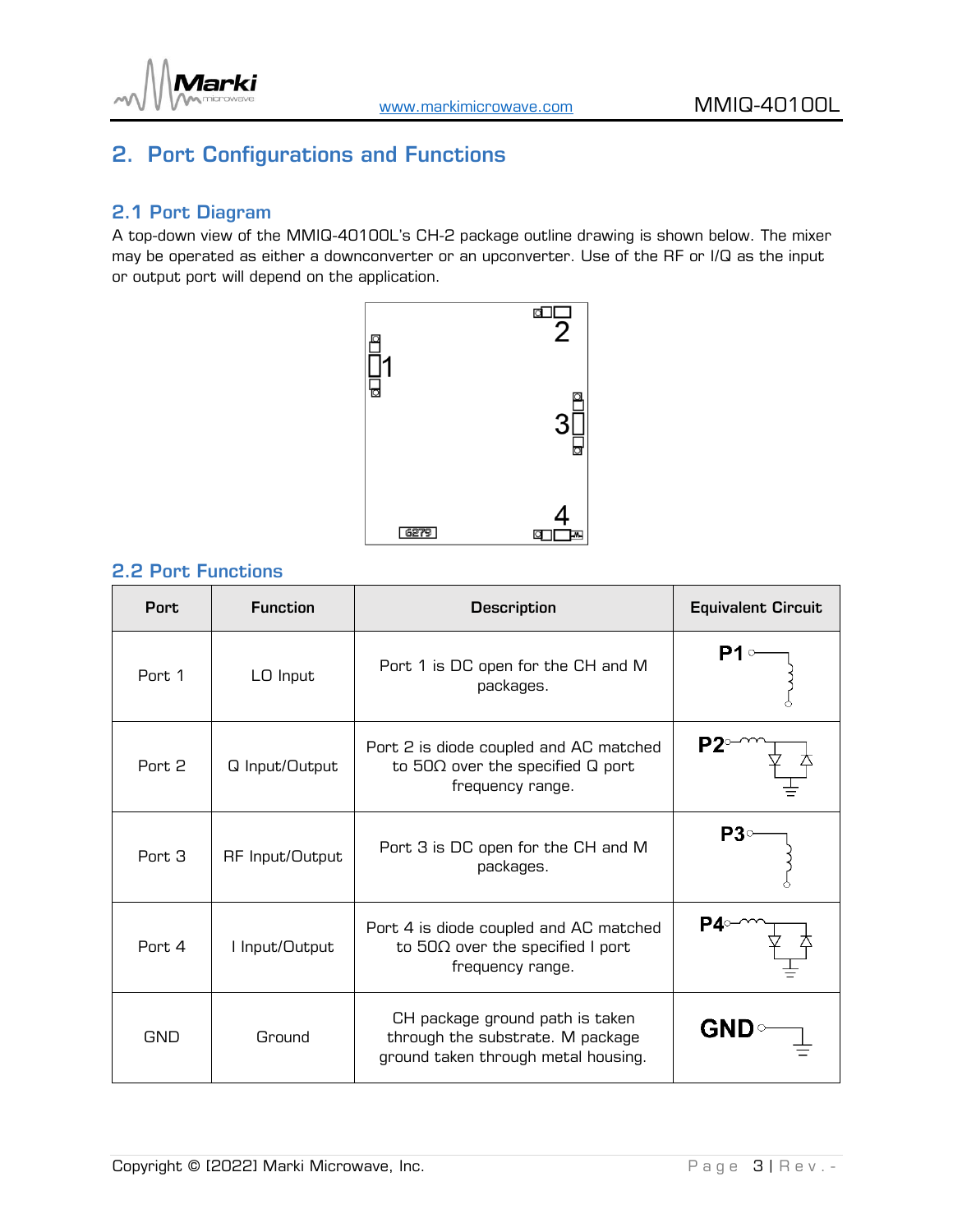

# <span id="page-3-0"></span>3. Specifications

## <span id="page-3-1"></span>3.1 Absolute Maximum Ratings

The Absolute Maximum Ratings indicate limits beyond which damage may occur to the device. If these limits are exceeded, the device may be inoperable or have a reduced lifetime.

| <b>Parameter</b>             | <b>Maximum Rating</b> | <b>Units</b> |
|------------------------------|-----------------------|--------------|
| Port 1 DC Current            | N/A                   | mA           |
| Port 3 DC Current            | N/A                   | mA           |
| Power Handling, at any Port  | $+30$                 | dBm          |
| <b>Operating Temperature</b> | -55 to +100           | °C           |
| Storage Temperature          | $-65$ to $+125$       | °C           |

#### <span id="page-3-2"></span>3.2 Package Information

| <b>Parameter</b> | <b>Details</b>                                       | Rating |
|------------------|------------------------------------------------------|--------|
| ESD              | Human Body Model (HBM), per MIL-STD-750, Method 1020 | 1Α     |
| Weight           | M package                                            | 23.5 g |

#### <span id="page-3-3"></span>3.3 Recommended Operating Conditions

The Recommended Operating Conditions indicate the limits, inside which the device should be operated, to guarantee the performance given in Electrical Specifications. Operating outside these limits may not necessarily cause damage to the device, but the performance may degrade outside the limits of the electrical specifications. For limits, above which damage may occur, see Absolute Maximum Ratings.

|                                      | Min   | <b>Nominal</b> | <b>Max</b> | <b>Units</b> |
|--------------------------------------|-------|----------------|------------|--------------|
| T <sub>A</sub> , Ambient Temperature | $-55$ | $+25$          | $+100$     | °C           |
| LO drive power                       | $+15$ |                |            | dBm          |

## <span id="page-3-4"></span>3.4 Sequencing Requirements

There is no requirement to apply power to the ports in a specific order. However, it is recommended to provide a 50Ω termination to each port before applying power. This is a passive diode mixer that requires no DC bias.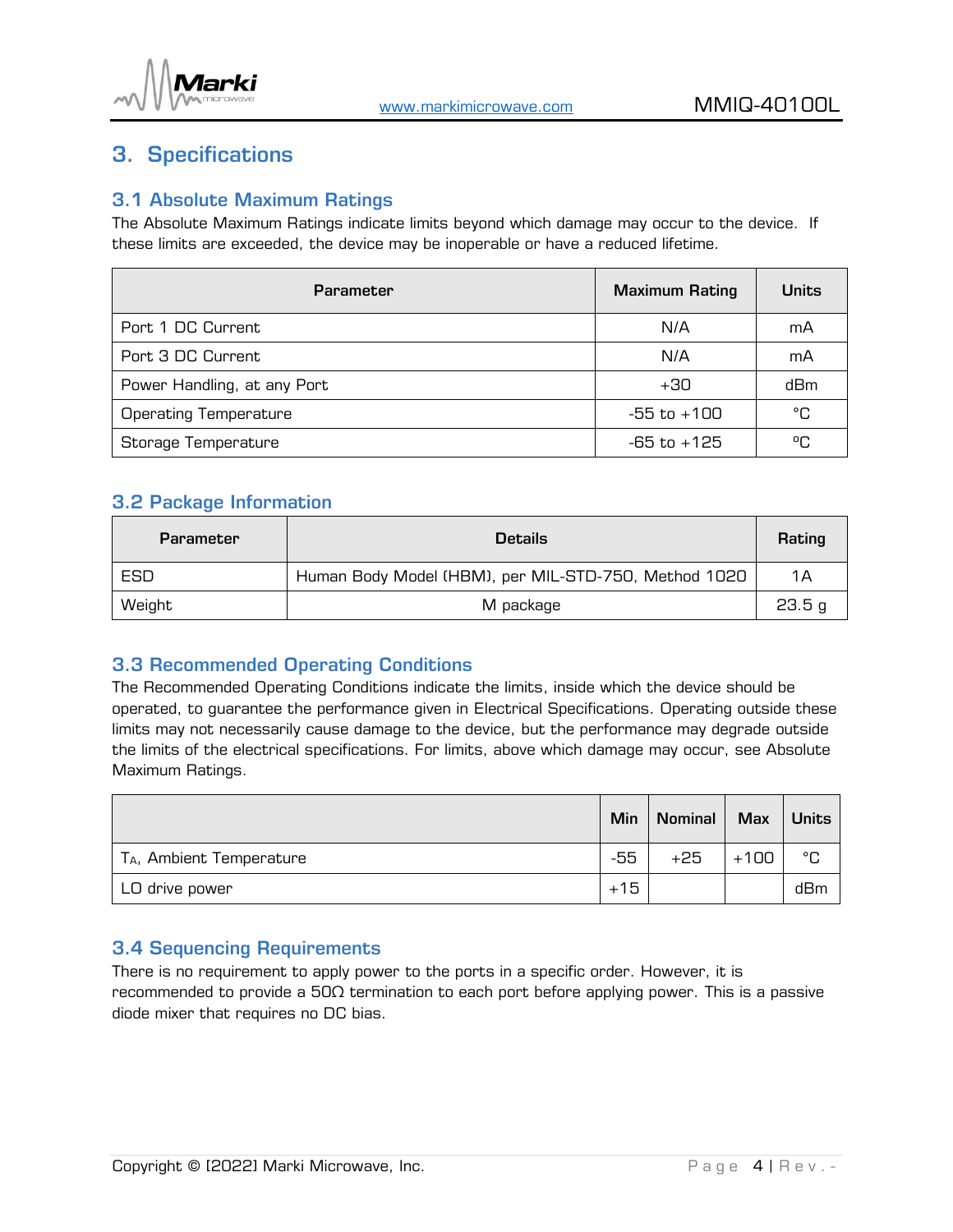

#### <span id="page-4-0"></span>3.5 Electrical Specifications

The electrical specifications apply at  $T_{A}$ =+25°C in a 50 $\Omega$  system. Typical data shown is for a down conversion application with a sine wave LO input. $^2$ 

Min and Max limits apply only to our connectorized units and are guaranteed at TA=+25°C. All bare die are 100% DC tested and visually inspected.

| <b>Parameter</b>                                     | <b>Test Conditions</b>                         | <b>Min</b> | <b>Typical</b> | <b>Max</b> | <b>Units</b> |
|------------------------------------------------------|------------------------------------------------|------------|----------------|------------|--------------|
| RF (Port 3) Frequency Range                          |                                                | 40         |                | 100        |              |
| LO (Port 1) Frequency Range                          |                                                | 40         |                | 100        | <b>GHz</b>   |
| I (Port 4) Frequency Range                           |                                                | 0          |                | 20         |              |
| Q (Port 2) Frequency Range                           |                                                | 0          |                | 20         |              |
| Single Sided Conversion Loss (CL) <sup>3</sup>       | $RF/LO = 40 - 100$ GHz<br>I = DC - 0.2 GHz     |            | 12             |            | dВ           |
| Image Reject/Single Sideband<br>Conversion Loss (CL) | $RF/LO = 40 - 100 GHz$<br>$I+Q = DC - 0.2 GHz$ |            | 10             |            |              |
| Noise Figure (NF) <sup>4</sup>                       | $RF/LO = 40 - 100 GHz$<br>$I+Q = DC - 0.2 GHz$ |            | 10             |            | dВ           |
| Image Rejection (IR) <sup>5</sup>                    | $RF/LO = 40 - 100 GHz$<br>$I+Q = DC - 0.2 GHz$ |            | 30             |            | dBc          |

<sup>&</sup>lt;sup>2</sup> LO power used for characterization varies by band. Saturated amplifiers used were AMM-6702, and A-3567

<sup>&</sup>lt;sup>3</sup> Measured as an I/Q down converter (i.e., I and Q powers are not combined)

<sup>&</sup>lt;sup>4</sup> Mixer Noise Figure typically measures within 0.5 dB of conversion loss for IF frequencies greater than 5 MHz.

<sup>&</sup>lt;sup>5</sup> Image Rejection and Single sideband performance plots are defined by the upper sideband (USB) or lower sideband (LSB) with respect to the LO signal. Plots are defined by which sideband is selected by the external IF quadrature hybrid.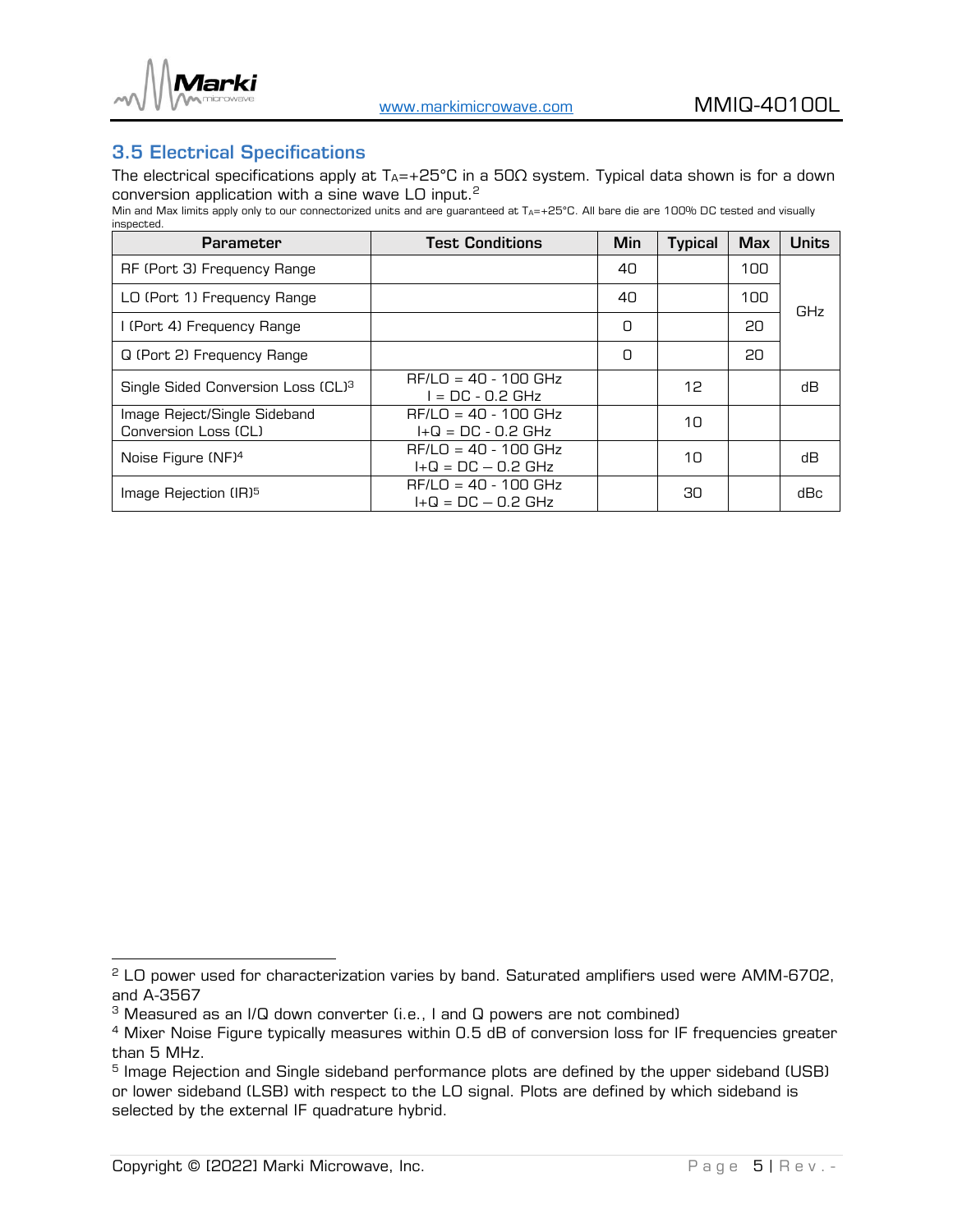

# <span id="page-5-0"></span>3.6 Typical Performance Plots 6



<sup>&</sup>lt;sup>6</sup> Due to difficulty generating strong LO signals at mmWave frequencies LR Isolation is measured with a small signal LO. Isolation will improve with a stronger LO signal. Discontinuity in conversion loss and Image Rejection measurements is due to splitting the measurement into two bands. IIP3 is only measured up to 67GHz due to limitations in measurement setup.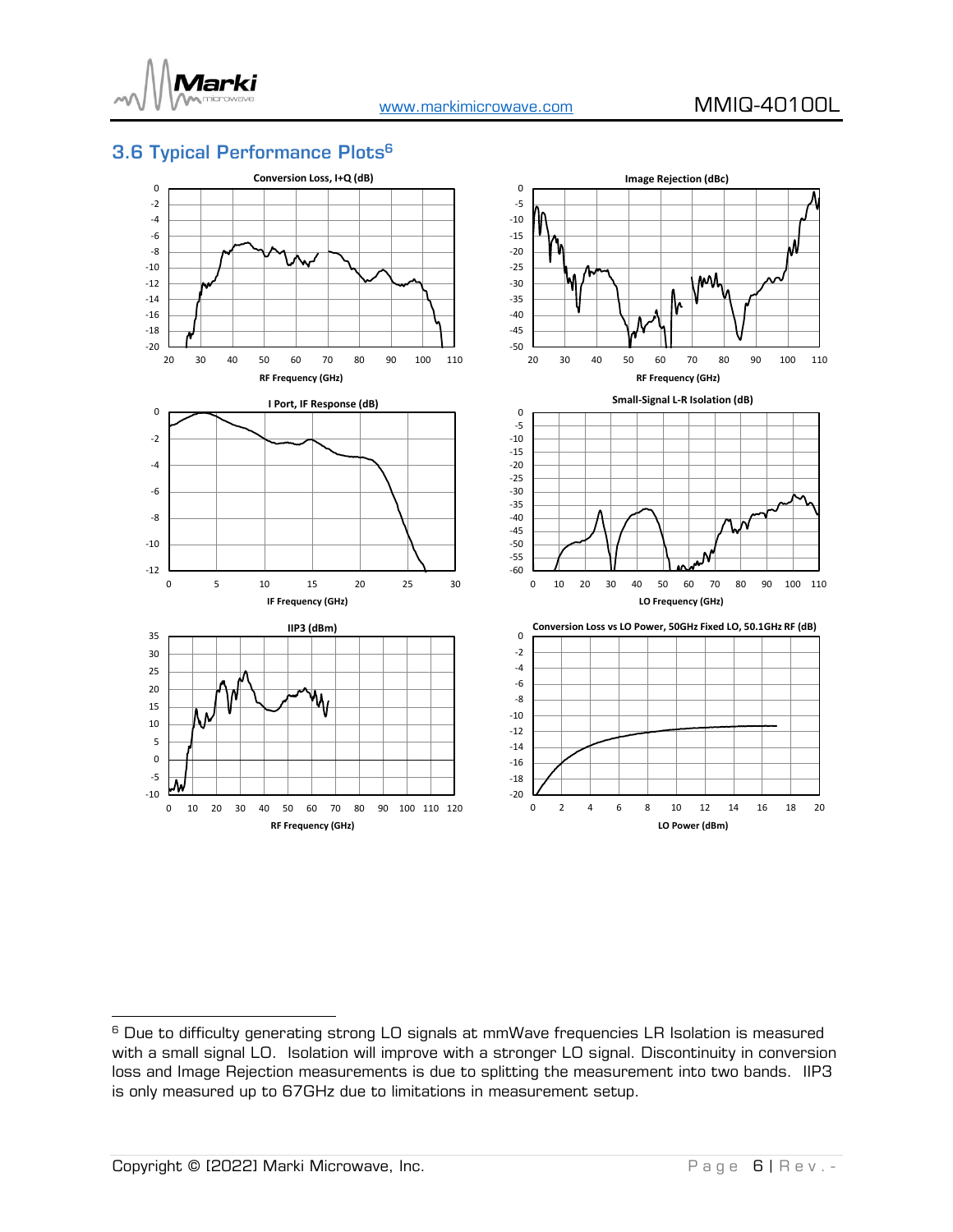

# <span id="page-6-0"></span>4. Application Information



#### <span id="page-6-1"></span>4.1 Detailed Description

MMIQ-40100 belongs to Marki Microwave's MMIQ family of mixers. The MMIQ product line consists of passive GaAs MMIC mixers designed and fabricated with GaAs Schottky diodes. MMIQ mixers offer excellent amplitude and phase balance due to its on-chip LO quadrature hybrid. Up to 30 dB of image rejection (i.e., single sideband suppression) can be obtained by using the MMIQ-40100 as an image rejection or single sideband mixer. The MMIQ-40100H is the sister mixer of the MMIQ-40100L. The MMIQ-40100H requires a higher LO drive to operate the mixer. In exchange, the MMIQ-40100H displays higher linearity (i.e., higher IIP3, P1dB, Spurious Suppression) than the MMIQ-40100L. Marki H and L diodes correspond to different diode forward turn on voltages.

Support for from the Ka through mmWave bands are offered by the ultra-broadband performance of the mixer's RF and LO ports (ports 3 and 1).Traditional use of this mixer to do image reject or single sideband mixing is available with an external IF quadrature hybrid. The MMIQ-40100 is also suitable for use as a Vector Modulator through DC bias of the I and Q ports (ports 3 and 4).

Port 3, the RF port, and port 1, the LO port, supports a 40-100 GHz signal. Ports 4 and 2, the I and Q ports, support a DC-20 GHz signal. A signal may be input into any port of the mixer which supports that signal's frequency. This is the basis of using the mixer as a band shifter.

For a given LO power within the recommended operating range, the RF (in the case of a down conversion) or IF (in the case of an up conversion) input power should be below the input 1 dB compression point to avoid signal distortion. The input 1 dB compression point will vary across the mixer's operating bandwidth and with LO input power. Careful characterization is required for optimal performance for each application. There is no minimum small signal input power required for operation. Excessive RF/IF input power increases non-desired spurious output power and degrades the fundamental conversion loss. Excessive LO input power can also cause this effect. The table below describes how to use an IQ mixer and quad hybrid to select a single sideband.

|                    | Up Conversion     |                       |
|--------------------|-------------------|-----------------------|
| <b>Hybrid Port</b> | <b>Mixer Port</b> | Sideband Selected     |
|                    |                   | Lower Sideband        |
| 90                 | Q                 |                       |
| 90                 |                   | <b>Upper Sideband</b> |
| 0                  |                   |                       |
|                    | Down Conversion   |                       |
| <b>Hybrid Port</b> | <b>Mixer Port</b> | Sideband Selected     |
|                    |                   | <b>Upper Sideband</b> |
| 90                 | Q                 |                       |
| 90                 |                   | Lower Sideband        |
|                    |                   |                       |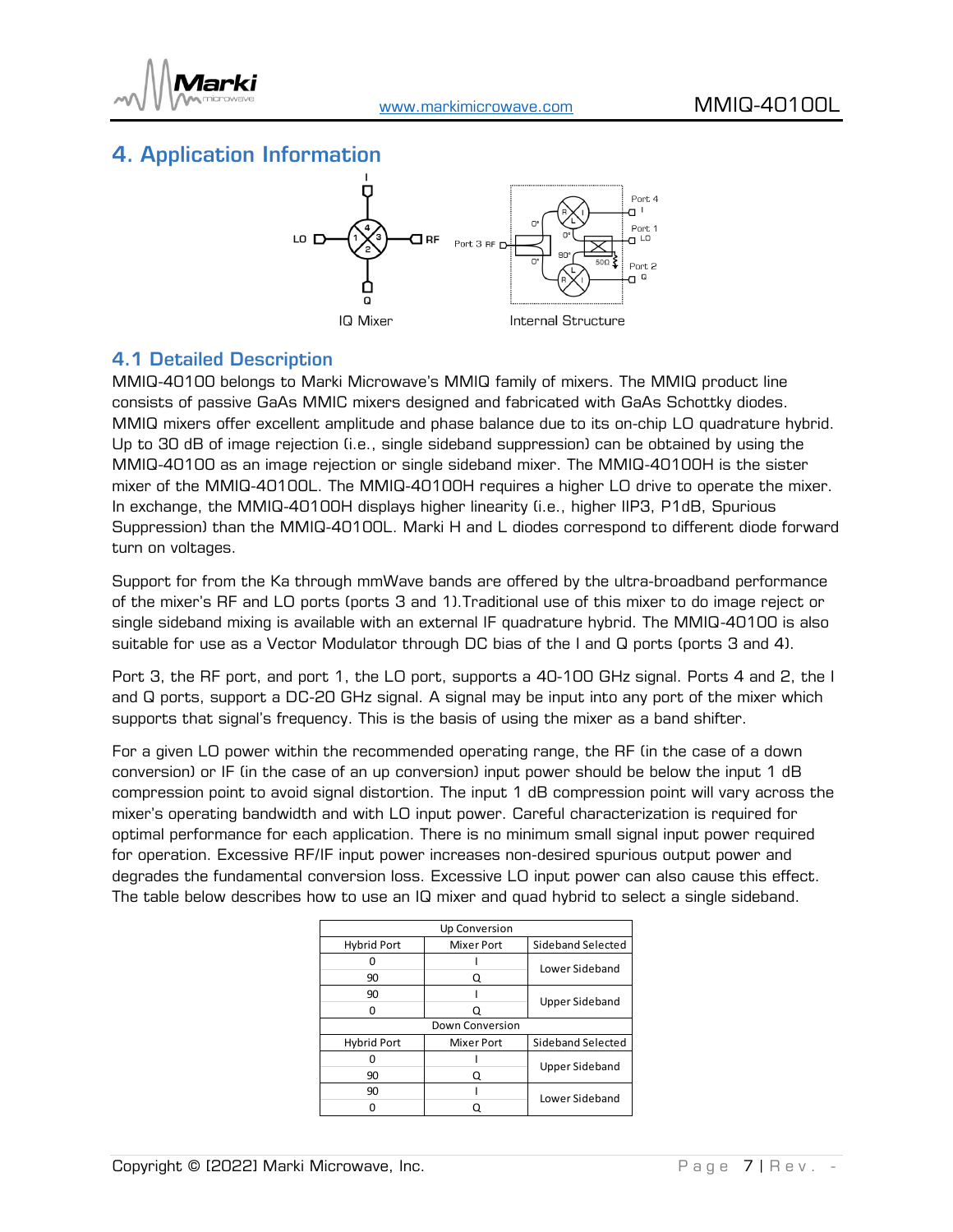

## <span id="page-7-0"></span>4.2 Down-Converter



A down converter is a mixer application which takes a high frequency small signal RF input, and a high frequency large signal LO input and mixes the signals together to produce a low frequency IF output. The fundamental 1RFx1LO outputs present at the IF port are the  $f_{LO-RF}$  and  $f_{LO+RF}$  tones. The desired output in a down conversion is typically the  $f_{\text{LO-RF}}$  term. An image frequency at  $f_{\text{Image}} = f_{2\text{LO-RF}}$  will also down convert to the  $f_{\text{LO-RF}}$  frequency. The above illustration shows the relative location of the image frequency for a highside LO, or the frequency plan for which  $f_{\text{LO}} > f_{\text{RF}}$ .

To use the IQ mixer as a down converter, input a high frequency small signal RF input into port 3, a high frequency large signal LO input into port 1, and pull the low frequency IF output from ports 2 and 4. Ports 2 and 4 will output the IF signals I and Q. I and Q IF outputs will be at the same frequency but 90° out of phase (i.e., I and Q are in quadrature). If only a single IF output is desired, terminate either the I or Q ports with a wideband 50Ω load.

#### 4.2.1 Image Reject Down-Converter



An image reject mixer is a mixer which rejects the down converted image frequency from the IF output. Image reject mixers are constructed using an external quadrature hybrid attached to the I and Q (i.e., IF) output ports. Using the external IF quadrature hybrid, one can select the whether the upper sideband or lower sideband signal is suppressed with respect to the LO signal.

To use the IQ mixer as an image reject mixer, input the high frequency small signal RF into port 3 and a high frequency large signal LO input into port 1. Take the combined I+Q down converted signal through the IF quadrature hybrid. Select the upper sideband (i.e., suppress the lower sideband) by connecting the I port to the O° port of the IF quadrature hybrid and attach the Q port to the 90° port of the IF quadrature hybrid. Select the lower sideband (i.e., suppress the upper sideband) by attaching the I port to the 90° port of the IF quadrature hybrid and attach the Q port to the 0° port of the IF quadrature hybrid.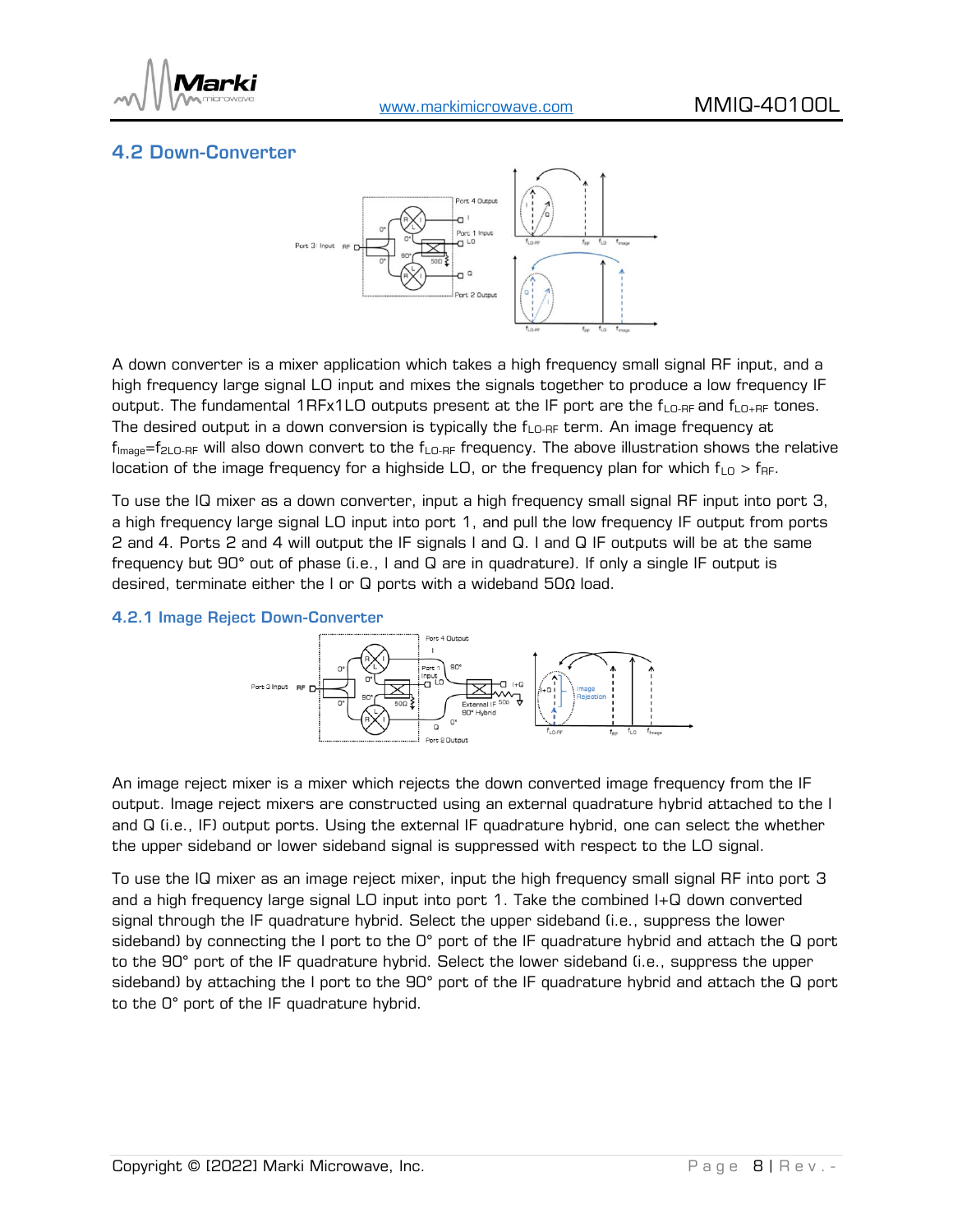

#### <span id="page-8-0"></span>4.3 Up-Converter



An up converter is a mixer application which takes a low frequency small signal IF input, and a high frequency large signal LO input and mixes the signal together to produce a high frequency RF output. The fundamental 1IFx1LO outputs present at the RF port are the  $f_{LO-IF}$  and  $f_{LO+RF}$  tones. An up conversion can select either the  $f_{LQ-F}$  or the  $f_{LQ+F}$  tones. The above illustration shows both up converted sidebands with either an I or Q port input signal.

To use the IQ mixer as an up converter, input a low frequency small signal IF input into port 2 or 4, a high frequency large signal LO input into port 1, and pull the high frequency RF output from port 3. Input into the Q port will result in a up converted signal that is 90° out of phase with the up converted I port input signal. If only a single IF input is desired, terminate either the I or Q ports with a wideband 50Ω load.

#### 4.3.1 Single Sideband Up-Converter



A single sideband mixer is a mixer which suppress the up converted image frequency from the RF output. Single sideband mixers are constructed using an external quadrature hybrid attached to the I and Q (i.e., IF) input ports. Using an external IF quadrature hybrid, one can select whether the upper sideband of the lower sideband signal is suppressed with respect to the LO signal.

To use the IQ mixer as a single sideband mixer, input the low frequency small signal I+Q IF signal into the IF quadrature hybrid. The IF quadrature hybrid is attached to the I and Q ports of the IQ mixer. Input the high frequency large signal LO input into port 1 and take the up converted high frequency RF signal from port 3. Select the upper sideband (i.e., suppress the lower sideband) by attaching the I port to the 90° port of the IF quadrature hybrid and attach the Q port to the 0° port of the IF quadrature hybrid. Select the lower sideband (i.e., suppress the upper sideband) by attaching the I port to the 0° port of the IF quadrature hybrid and attach the Q port to the 90° port of the IF quadrature hybrid.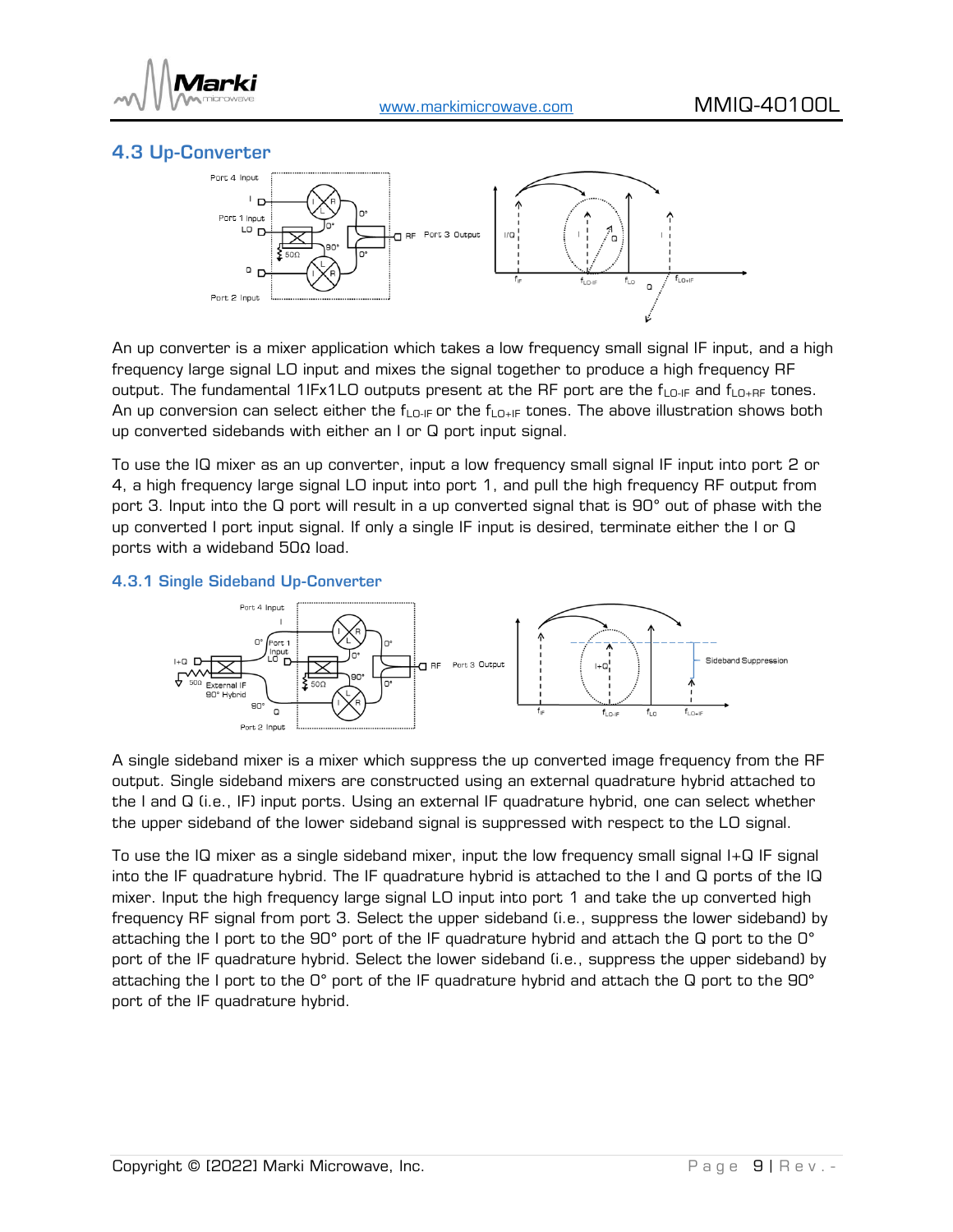

<span id="page-9-0"></span>



A band shifter is an unusual application for a mixer. Band shifters take an IF signal and shift it to a different band, generally to either avoid interference or for rebroadcast at a different frequency. For cases in which the desired band shift cannot be employed by using a standard up or down conversion scheme, an exotic input scheme is required.

A passive diode mixer is reciprocal on all ports. Port 3, the RF port, supports a 40-100GHz signal. Port 1, the LO port, supports a 40-100GHz signal. Ports 2 and 4, the IF ports, support a DC-20GHz signal. 2 signals input into any combination of the 3 ports, RF, LO, or IF, will result in an output signal at the  $3<sup>rd</sup>$  port. In addition, an output signal will be present at both input ports. By using the IF port, as a large signal input port, low frequency LO applications can be supported.

The diagram above shows an IQ mixer being used as a band shifter. Using an IQ mixer as a band shifter allows for sideband suppression. This is identical to using the IQ mixer as a single sideband up converter. However, the large signal input port is now 2+4 versus port 1. Selection of the output tone is done through the orientation of the LO quadrature hybrid.

To use the mixer as a single sideband band shifter, input a low frequency large signal LO into the external LO quadrature hybrid. Input the high frequency small signal IF signal into port 1 and take the high frequency RF output from port 3. Select the upper sideband (i.e., suppress the lower sideband) by connecting the I port to the 90° port of the IF quadrature hybrid and connect the Q port to the 0° port of the LO quadrature hybrid. Select the lower sideband (i.e., suppress the upper sideband) by connecting the I port to the O° port of the LO quadrature hybrid and connect the Q port to the 90° port of the LO quadrature hybrid.

Using this input scheme requires careful accounting of which input signal is injected which port. Injecting a signal into any port which does not support the correct band will lead to a degraded or no output response. Abide by the maximum DC current input into the I and Q ports of the mixer or otherwise irreversible damage to the mixer will occur.

The limiting factor in use of the mixer as an image reject band shifter is in the bandwidth of the external LO quadrature hybrid and bandwidth of the I and Q ports.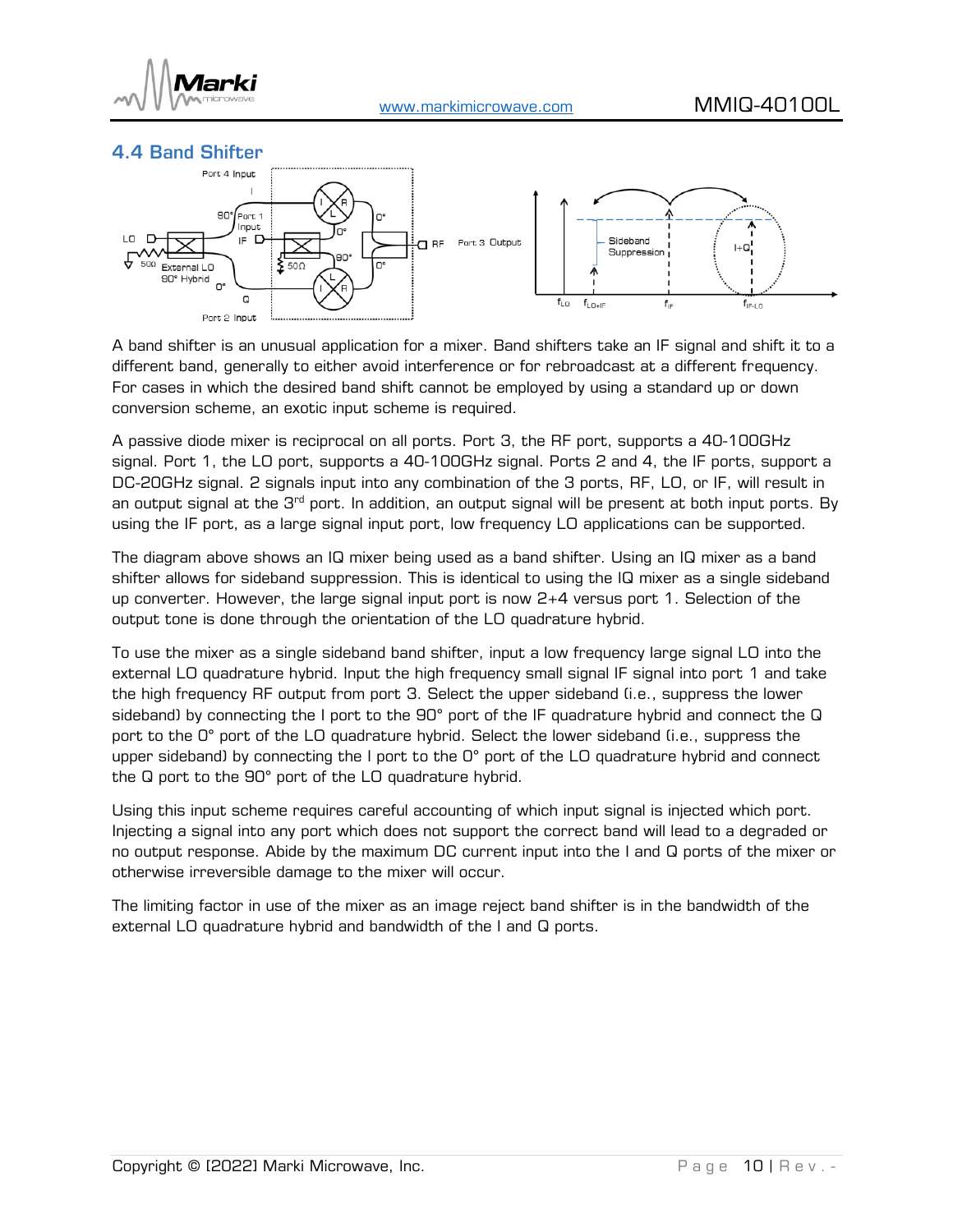

## <span id="page-10-0"></span>4.5 Vector Modulator



A vector modulator is a device that can modulate an input signal's amplitude and phase. Similar to using a double balanced mixer as a phase modulator or phase shifter, an IQ mixer can be used as a vector modulator. An IQ mixer can be used as a vector modulator by inputting DC current into both the I and Q ports.

Injecting DC current into both the I and Q ports forward biases both mixer cores and causes them to be shorted. This connects the RF and LO baluns allowing the input signal to pass from balun to balun without a frequency conversion. Modulating the DC current into either or both I and Q mixers causes both the phase and amplitude to modulate based on the polarity of the input current and the magnitude of the input current. Modulating only the I or Q mixers causes the device to behave as a biphase modulator (i.e., the device can only swing the phase from +90° to -90°).

To use the IQ mixer as a vector modulator, supply a DC current sufficient to turn on the mixer through both the I and Q ports. Current limiting the DC source to the maximum DC current value found in section [3.1 Absolute Maximum Ratings](#page-3-1) is recommended to prevent irreversible damage to the vector modulator. The typical DC current required to turn on the vector modulator is <30 mA.

It is recommended to sequence the vector modulator by slowly increasing the DC bias until the vector modulator is operating at the user desired condition.

Near the band edges of the vector modulator, more current than is typical for mid-band operation may be necessary to achieve the same amplitude and phase shift. This is due to the on chip LO quadrature hybrid operating near its band edge.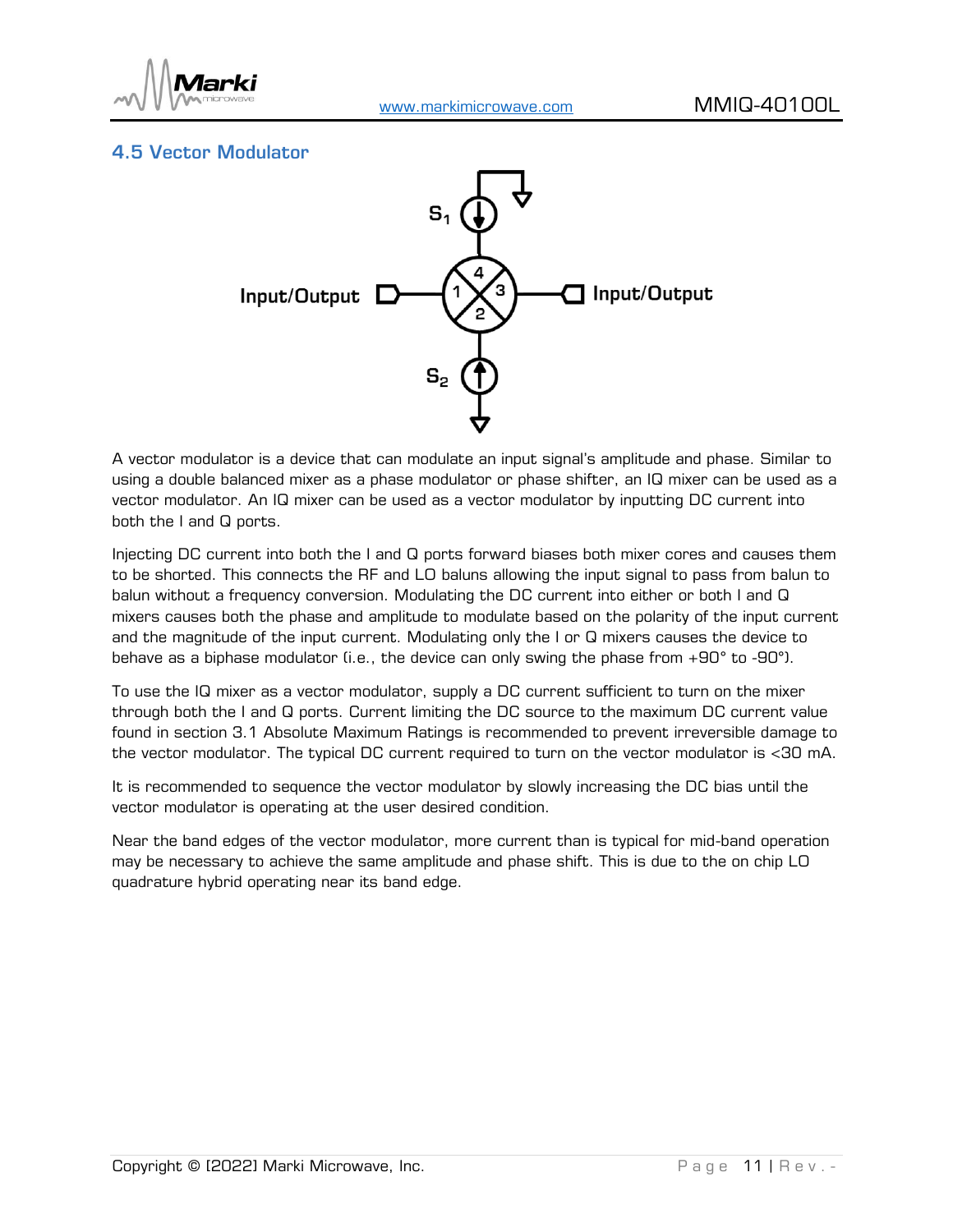

# <span id="page-11-0"></span>5. Die Mounting Recommendations

#### <span id="page-11-1"></span>5.1 Mounting and Bonding Recommendations

Marki MMICs should be attached directly to a ground plane with conductive epoxy. The ground plane electrical impedance should be as low as practically possible. This will prevent resonances and permit the best possible electrical performance. Datasheet performance is only guaranteed in an environment with a low electrical impedance ground.

#### **Mounting**

To epoxy the chip, apply a minimum amount of conductive epoxy to the mounting surface so that a thin epoxy fillet is observed around the perimeter of the chip. Cure epoxy according to manufacturer instructions.

#### Wire Bonding

Ball or wedge bond with 0.025 mm (1 mil) diameter pure gold wire. Thermosonic wirebonding with a nominal stage temperature of 150 °C and a ball bonding force of 40 to 50 grams or wedge bonding force of 18 to 22 grams is recommended. Use the minimum level of ultrasonic energy to achieve reliable wirebonds. Wirebonds should be started on the chip and terminated on the package or substrate. All bonds should be as short as possible <0.31 mm (12 mils).

#### Circuit Considerations

50 Ω transmission lines should be used for all high frequency connections in and out of the chip. Wirebonds should be kept as short as possible, with multiple wirebonds recommended for higher frequency connections to reduce parasitic inductance. In circumstances where the chip is more than .001" thinner than the substrate, a heat spreading spacer tab is optional to further reduce bondwire length and parasitic inductance.

#### <span id="page-11-2"></span>5.2 Handling Precautions

#### General Handling

Chips should be handled with care using tweezers or a vacuum collet. Users should take precautions to protect chips from direct human contact that can deposit contaminants, like perspiration and skin oils on any of the chip's surfaces.

#### Static Sensitivity

GaAs MMIC devices are sensitive to ESD and should be handled, assembled, tested, and transported only in static protected environments.

#### Cleaning and Storage

Do not attempt to clean the chip with a liquid cleaning system or expose the bare chips to liquid. Once the ESD sensitive bags the chips are stored in are opened, chips should be stored in a dry nitrogen atmosphere.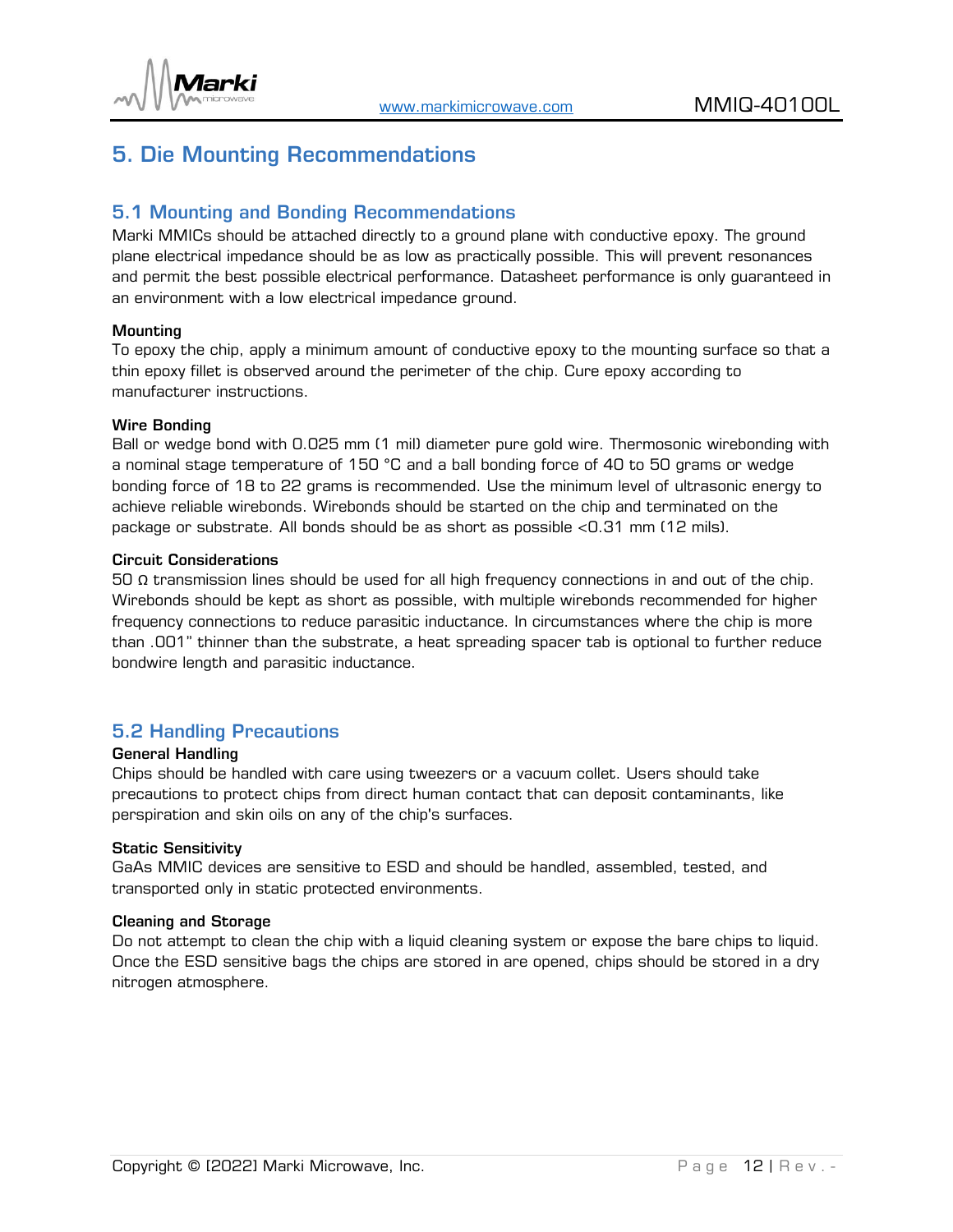

## <span id="page-12-0"></span>5.3 Bonding Diagram